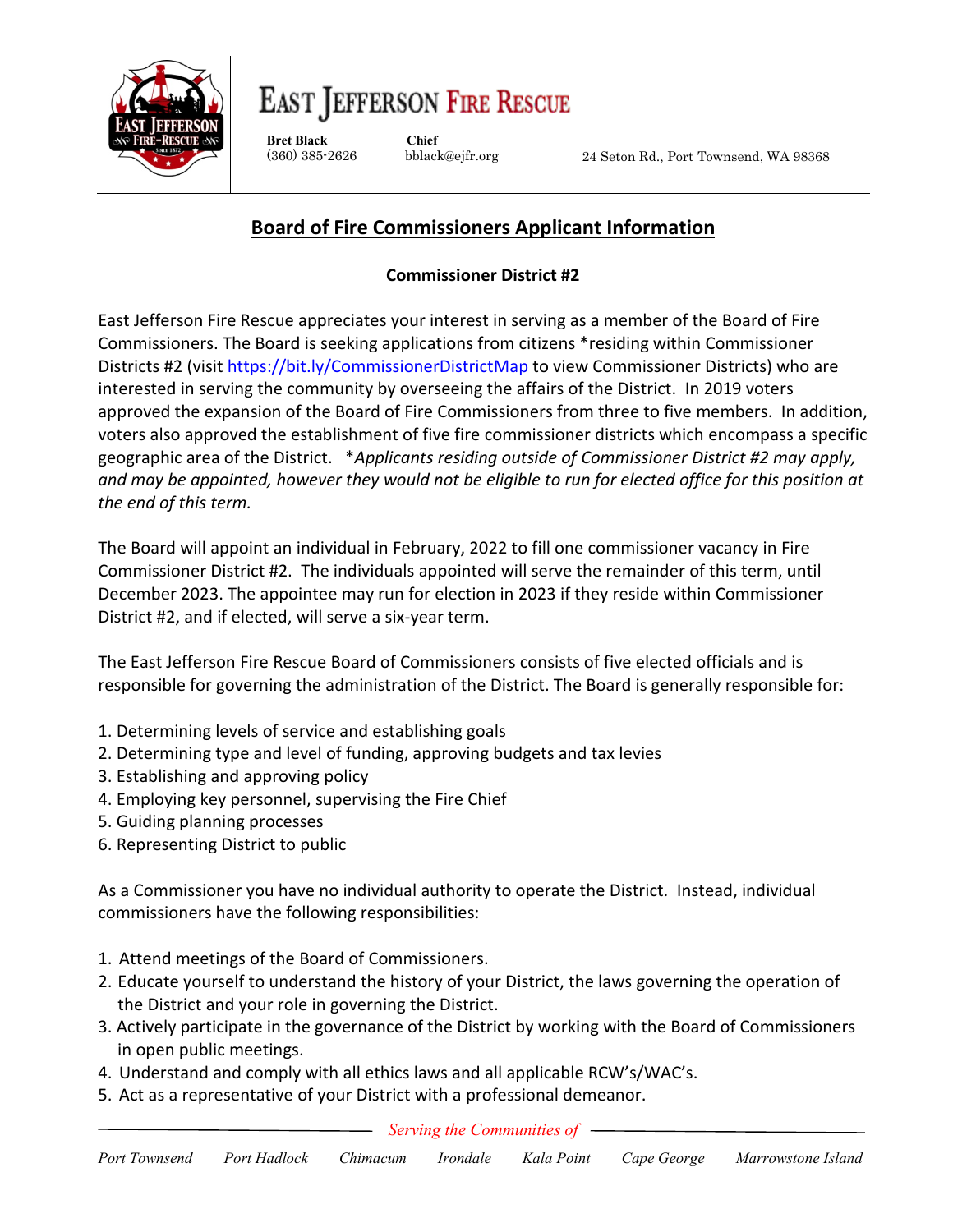- 6. Avoid any attempts to unilaterally direct staff members or micromanage the staff. The Board of Commissioners manages the District through the Fire Chief.
- 7. Represent all constituents and avoid special interests.
- 8. Maintain confidentiality of privileged or private District records and information.
- 9. Be a team player.

The Board of Fire Commissioners is governed by Chapter 52.14 of the Revised Code of Washington (RCW). RCW 52.14.010 sets forth the number, qualifications and compensation for the board of Fire Commissioners. The Fire Commissioners elect a chair from their members each year as provided in RCW 52.14.080.

The RCW details the rate of remuneration for the Board. At this time, the rate of remuneration is \$128 per qualifying activity. Earnings cannot exceed a set amount each year. The current allowance for earnings is \$12,288.00 per year. Board remuneration is for time spent in actual attendance at official meetings of the board or in performance of other services or duties on behalf of the fire district.

Requirements of Fire Commissioners:

- Must be a citizen of the United States.
- Must be a registered voter in Jefferson County for at least 30 days immediately preceding such appointment.

Desired Qualifications of Fire Commissioners:

- Demonstrates experience in budget development and/or review; Recognizes the District operational budget is over \$9 million dollars.
- Demonstrates experience and/or understanding of Labor-Management relationships.
- Demonstrates an understanding of the role of a Fire Commissioner, recognizing that it is a nonpartisan position.
- Demonstrates a general understanding of the services offered by East Jefferson Fire Rescue.
- Demonstrates involvement in the community.
- General knowledge regarding delivery of fire and emergency medical services.

Expectations of Fire Commissioners:

- Address issues in a well-informed, fair, unbiased and timely fashion.
- Maintain working relationships with fellow Board members, District administrative staff and members of the District.
- Be honest and ethical.
- Be polite, respectful and non-confrontational.
- Provide high-quality customer service.
- Work within the requirements of existing statutes.

The Board of Fire Commissioners holds regular meetings on the third Wednesday of every month at 7 p.m. at fire station 1-1 (9193 Rhody Dr, Chimacum WA or virtually). All of the meetings follow the open public meeting requirements. Additional special meetings are scheduled periodically.